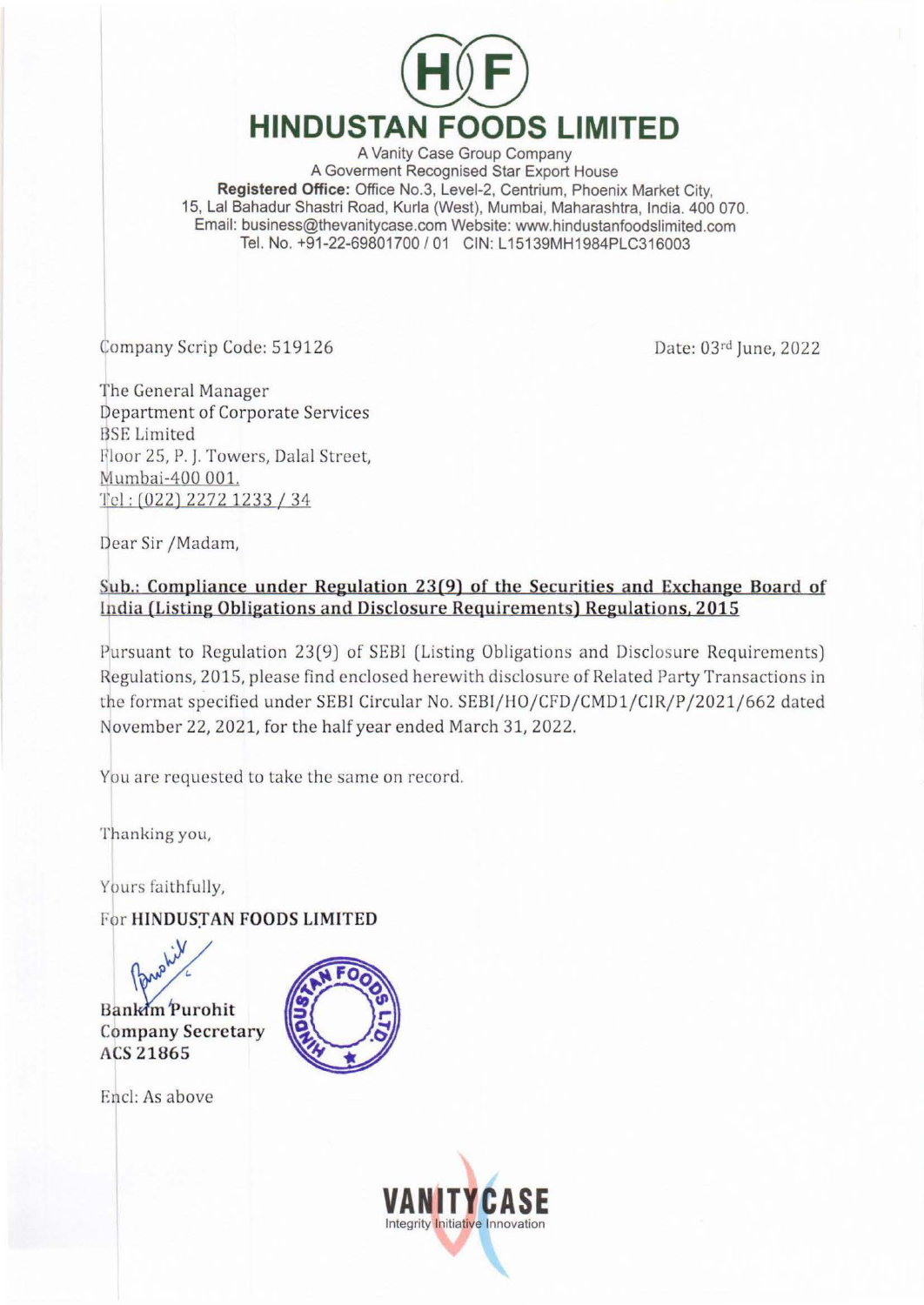|       | Details of the<br>party (listed<br>entity<br>/subsidiary)<br>entering into<br>the<br>transaction |            | Details of the counterparty               |     |                                                                                             | Type of related                      | Value of<br>the related<br>party                                                | Value<br>of                                                                        | In case monies<br>are due to either<br>party as a result<br>of the transaction<br>(see Note 1) |                                         | In case any financial<br>indebtedness is incurred to make<br>Details of the loans, inter-corporate deposits, advances<br>or give loans, inter-corporate<br>or investments<br>deposits, advances or<br>investments |                                   |                          |                                                                                          |                          |        |                          |                                                                                                                      |
|-------|--------------------------------------------------------------------------------------------------|------------|-------------------------------------------|-----|---------------------------------------------------------------------------------------------|--------------------------------------|---------------------------------------------------------------------------------|------------------------------------------------------------------------------------|------------------------------------------------------------------------------------------------|-----------------------------------------|-------------------------------------------------------------------------------------------------------------------------------------------------------------------------------------------------------------------|-----------------------------------|--------------------------|------------------------------------------------------------------------------------------|--------------------------|--------|--------------------------|----------------------------------------------------------------------------------------------------------------------|
| S. No | Name                                                                                             | <b>PAN</b> | Name                                      | PAN | Relationship<br>of the<br>counterparty<br>with the<br>listed entity<br>or its<br>subsidiary | party<br>transaction<br>(see Note 5) | transaction<br>as<br>approved<br>by the audit<br>committee<br>(Rs. in<br>Lakhs) | transa<br>ction<br>during<br>the<br>report<br>ing<br>period<br>(Rs.<br>in<br>Lakhs | Opening<br>balance                                                                             | Closing<br>balance<br>(Rs. in<br>Lakhs) | Nature of<br>indebtedness<br>(loan/<br>issuance of<br>debt/ any<br>other etc.)                                                                                                                                    | Cost<br>(see<br><b>Note</b><br>7) | Tenure                   | <b>Nature</b><br>(loan/<br>advance/<br>inter-<br>corporate<br>deposit/<br>investme<br>nt | Interest<br>Rate<br>(% ) | Tenure | Secured/<br>unsecured    | Purpose for<br>which the<br>funds will<br>be utilised<br>by the<br>ultimate<br>recipient of<br>funds (end-<br>usage) |
|       | 1.Hindustan<br>Foods<br>Limited                                                                  |            | Avalon<br>Cosmetics<br>Private<br>Limited |     | Entity under<br>common control Expenses                                                     | Reimbursement of                     | 4.07                                                                            | 4.07                                                                               |                                                                                                |                                         |                                                                                                                                                                                                                   |                                   |                          |                                                                                          |                          |        |                          |                                                                                                                      |
|       | 2. Hindustan<br>Foods<br>Limited                                                                 |            | Avalon<br>Cosmetics<br>Private<br>Limited |     | Entity under<br>common control plant and                                                    | Sale of property,<br>equipment       | 1.80                                                                            | 1.80                                                                               | $\sim$                                                                                         | $\overline{\phantom{0}}$                |                                                                                                                                                                                                                   | $\blacksquare$                    | $\overline{\phantom{a}}$ | $\sim$                                                                                   | $\overline{\phantom{0}}$ | $\sim$ | $\overline{\phantom{a}}$ |                                                                                                                      |
|       | 3. Hindustan<br>Foods<br>Limited                                                                 |            | Athene<br>Laboratories                    |     | Firm in which<br>Directors of<br>Company are<br>Partner                                     | Rent paid                            | 30.00                                                                           | 30.00                                                                              | $\sim$                                                                                         | $\blacksquare$                          |                                                                                                                                                                                                                   | $\overline{\phantom{a}}$          |                          | $\blacksquare$                                                                           |                          | $\sim$ | $\blacksquare$           |                                                                                                                      |
|       | 4.Hindustan<br>Foods<br>Limited                                                                  |            | Shivom<br>Industries                      |     | Firm in which<br>Directors of<br>Company are<br>Partner                                     | Purchase of<br>consumables           | 0.19                                                                            | 0.19                                                                               |                                                                                                | $\overline{\phantom{0}}$                |                                                                                                                                                                                                                   |                                   |                          |                                                                                          | $\overline{\phantom{a}}$ |        | $\overline{\phantom{a}}$ |                                                                                                                      |
|       | 5.Hindustan<br>Foods                                                                             |            | Shivom<br>Industries                      |     | Firm in which<br>Directors of                                                               | Purchase of Export<br>icenses        | 2.97                                                                            | 2.97                                                                               | $\overline{a}$                                                                                 | $\sim$                                  | $\sim$                                                                                                                                                                                                            | $\blacksquare$                    | $\sim$                   | $\sim$                                                                                   | $\blacksquare$           | $\sim$ | $\overline{\phantom{a}}$ | $\sim$                                                                                                               |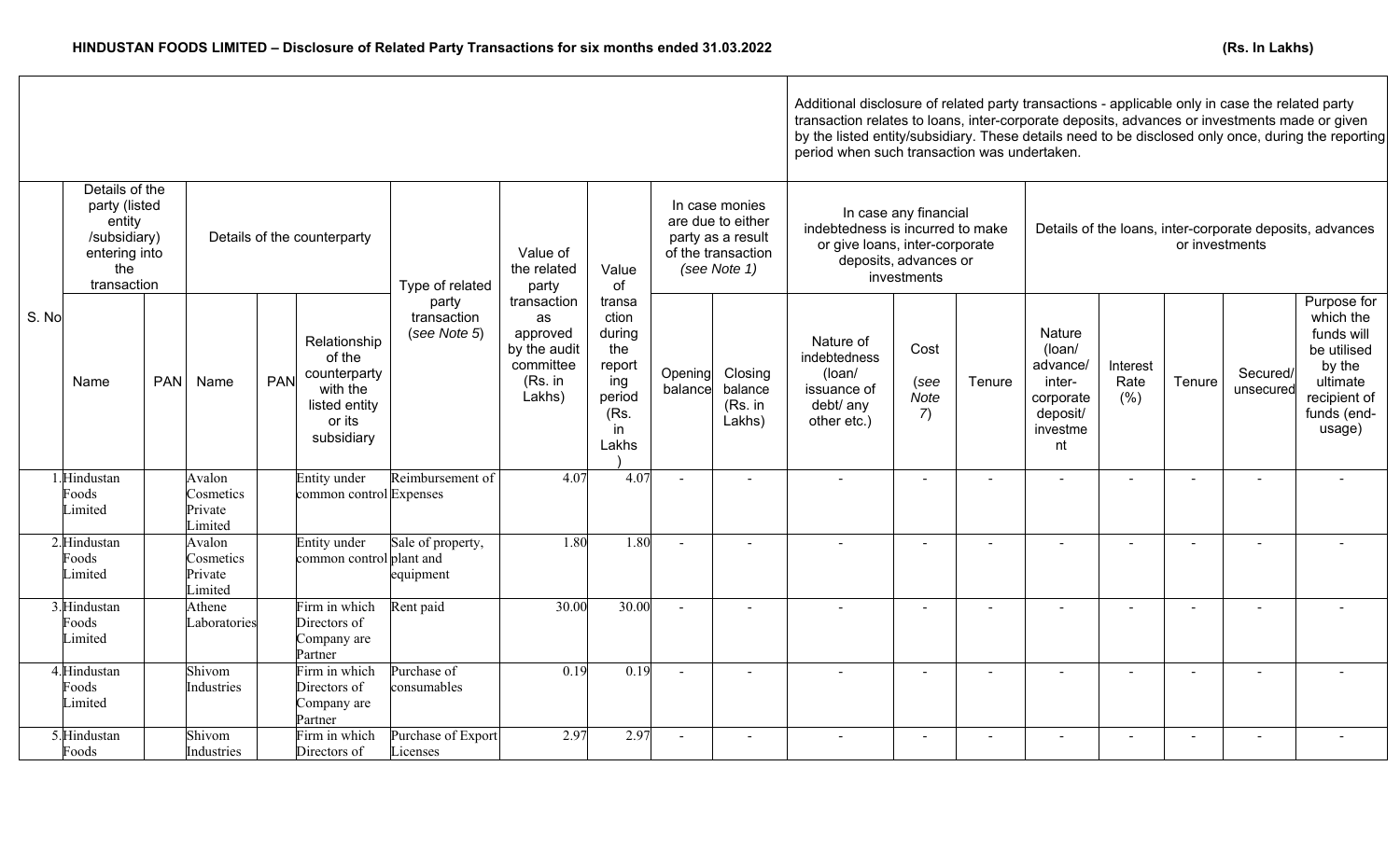## **HINDUSTAN FOODS LIMITED – Disclosure of Related Party Transactions for six months ended 31.03.2022**

| (Rs. In Lakhs) |  |  |  |
|----------------|--|--|--|
|----------------|--|--|--|

| Limited                          |                                                       | Company are<br>Partner                                  |                                                         |          |          |        |                          |                |                          |                |                 |                |                          |                     |                            |
|----------------------------------|-------------------------------------------------------|---------------------------------------------------------|---------------------------------------------------------|----------|----------|--------|--------------------------|----------------|--------------------------|----------------|-----------------|----------------|--------------------------|---------------------|----------------------------|
| 6.Hindustan<br>Foods<br>Limited  | Shivom<br>Industries                                  | Firm in which<br>Directors of<br>Company are<br>Partner | Reimbursement of<br><b>Expenses</b>                     | 3.91     | 3.91     | $\sim$ |                          |                | $\sim$                   | $\sim$         | $\overline{a}$  | $\sim$         | $\overline{a}$           |                     |                            |
| 7. Hindustan<br>Foods<br>Limited | Aero Care<br>Personal<br>Products<br><b>LLP</b>       | Firm in which<br>company is<br>partner                  | Investment                                              | 2,612.02 | 2,612.02 | $\sim$ | 2,612.02                 |                | $\sim$                   | $\blacksquare$ | Investment      | $\sim$         | $\overline{\phantom{a}}$ | $\sim$              | <b>Business</b><br>purpose |
| 8.Hindustan<br>Foods<br>Limited  | Aero Care<br>Personal<br>Products<br><b>LLP</b>       | Firm in which<br>company is<br>partner                  | <b>Purchase of Raw</b><br>Material                      | 0.12     | 0.12     | $\sim$ | $\sim$                   | $\sim$         | $\sim$                   | $\sim$         | $\sim$          | $\sim$         | $\sim$                   | $\sim$              |                            |
| 9. Hindustan<br>Foods<br>Limited | Aero Care<br>Personal<br>Products<br><b>LLP</b>       | Firm in which<br>company is<br>partner                  | Reimbursement of<br>Expenses                            | 11.12    | 11.12    |        | 11.12                    |                | $\sim$                   | $\overline{a}$ |                 | $\overline{a}$ |                          | $\overline{a}$      |                            |
| 10Hindustan<br>Foods<br>Limited  | ATC<br><b>Beverages</b><br>Private<br>Limited         | Associate                                               | Loan granted                                            | 480.20   | 480.20   | $\sim$ | $\sim$                   |                | $\blacksquare$           | $\sim$         | Loan<br>Granted | 11%            | on<br>demand             | Repayable Unsecured | <b>Business</b><br>purpose |
| 11Hindustan<br>Foods<br>Limited  | ATC<br><b>Beverages</b><br>Private<br>Limited         | Associate                                               | Interest income<br>accrued not paid<br>on loans granted | 51.18    | 51.18    | $\sim$ | $\sim$                   |                | $\overline{\phantom{a}}$ | $\overline{a}$ | $\sim$          | $\sim$         | $\sim$                   | $\sim$              |                            |
| 12Hindustan<br>Foods<br>Limited  | Christine<br>Valmy<br>Institute<br>Private<br>Limited | <b>Entity</b> under<br>common control                   | Sale of products                                        | 0.22     | 0.22     |        |                          |                | $\sim$                   | $\overline{a}$ |                 | $\overline{a}$ |                          | $\overline{a}$      |                            |
| 13Hindustan<br>Foods<br>Limited  | Spans<br>Healthcare                                   | Firm in which<br>Directors of<br>Company are<br>Partner | Purchase of<br>Materials                                | 1048.90  | 1048.90  | $\sim$ |                          | $\sim$         | $\sim$                   | $\sim$         |                 | $\sim$         | $\sim$                   | $\blacksquare$      |                            |
| 14Hindustan<br>Foods<br>Limited  | Allies<br>Logistics<br>Pvt Ltd                        | <b>Entity</b> under<br>common control                   | Freight expenses                                        | 62.82    | 62.82    | $\sim$ | $\overline{\phantom{a}}$ | $\blacksquare$ | $\sim$                   | $\blacksquare$ | $\sim$          | $\blacksquare$ | $\overline{\phantom{a}}$ | $\blacksquare$      | $\blacksquare$             |
| 15Hindustan<br>Foods<br>Limited  | Motown<br><b>Trading Pvt</b><br>Limited*              | <b>Entity</b> under<br>common control                   | oan taken                                               | 900.00   | 900.00   | $\sim$ | 900.00                   | $\sim$         | $\overline{\phantom{0}}$ | $\blacksquare$ | Loan taken      | 10%            | on<br>demand             | Repayable Unsecured | <b>Business</b><br>purpose |
| 16Hindustan<br>Foods<br>Limited  | Motown<br><b>Trading Pvt</b><br>Limited*              | Entity under<br>common control taken                    | Interest on loan                                        | 10.11    | 10.11    | $\sim$ | 209.23                   | $\sim$         | $\sim$                   | $\blacksquare$ | $\sim$          | $\sim$         | $\overline{\phantom{a}}$ | $\sim$              | $\sim$                     |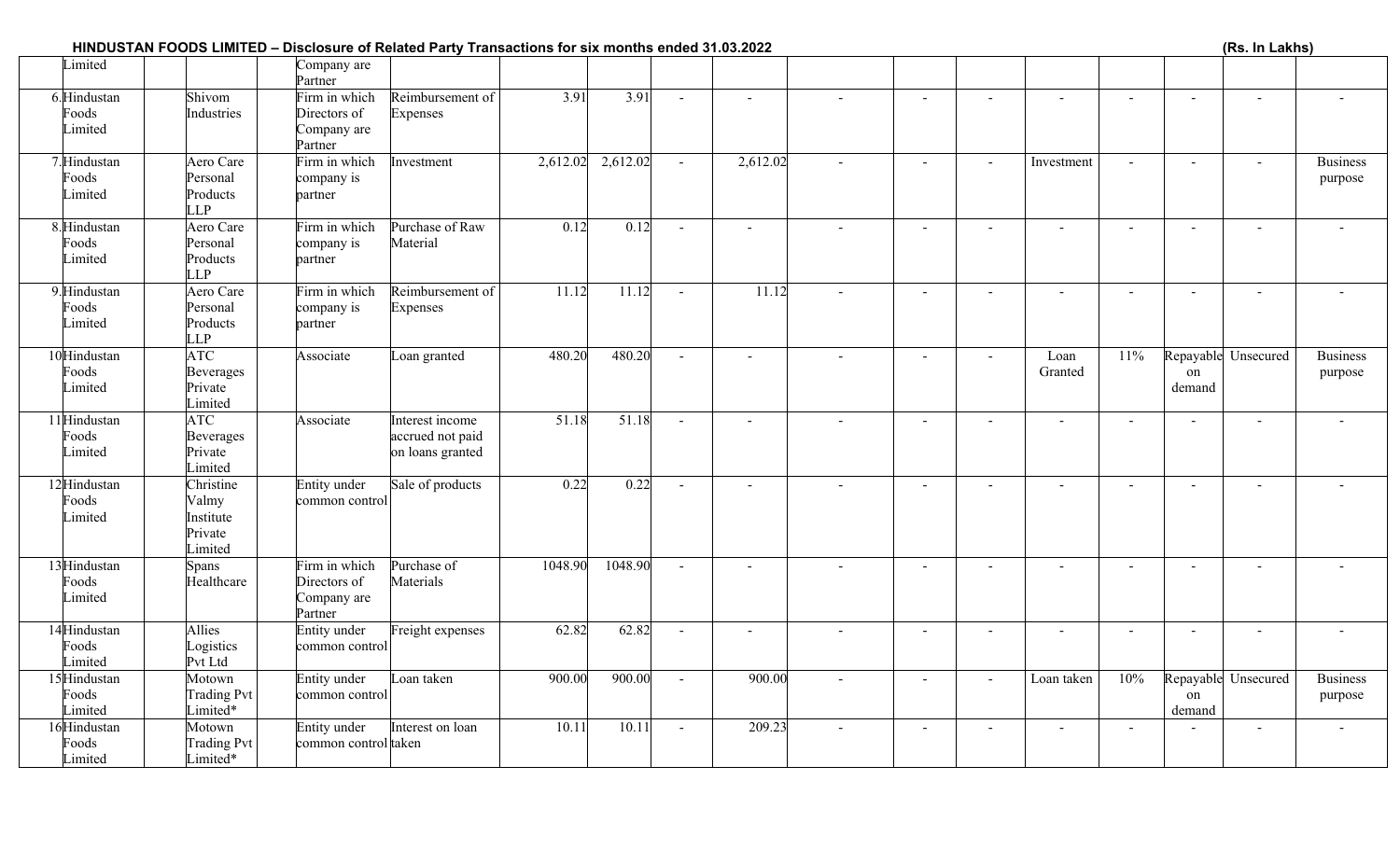## **HINDUSTAN FOODS LIMITED – Disclosure of Related Party Transactions for six months ended 31.03.2022**

|  | (Rs. In Lakhs) |  |
|--|----------------|--|
|  |                |  |

| 17Hindustan<br>Foods<br>Limited   | Adonia<br>Cosmetics<br>Pvt Ltd           | Entity under<br>common control Licences | Purchase of Export                             | 3.06  | 3.06  |        |                          |                          |                          |                          |                |                          |                          |                          |                          |
|-----------------------------------|------------------------------------------|-----------------------------------------|------------------------------------------------|-------|-------|--------|--------------------------|--------------------------|--------------------------|--------------------------|----------------|--------------------------|--------------------------|--------------------------|--------------------------|
| 18Hindustan<br>Foods<br>Limited   | Shrinivas<br>Dempo                       | Key<br>Management<br>Personnel<br>(KMP) | Sitting fees                                   | 0.90  | 0.90  | $\sim$ | $\sim$                   | $\overline{\phantom{a}}$ |                          | $\blacksquare$           | $\blacksquare$ | $\sim$                   | $\sim$                   | $\sim$                   |                          |
| 19Hindustan<br>Foods<br>Limited   | Sandeep<br>Mehta                         | Key<br>Management<br>Personnel<br>(KMP) | Sitting fees                                   | 0.90  | 0.90  | $\sim$ | $\sim$                   | $\overline{\phantom{a}}$ | $\overline{\phantom{a}}$ | $\sim$                   | $\blacksquare$ | $\overline{\phantom{a}}$ | $\sim$                   | $\blacksquare$           | $\overline{\phantom{a}}$ |
| 20Hindustan<br>Foods<br>Limited   | Shashi K.<br>Kalathil                    | Key<br>Management<br>Personnel<br>(KMP) | <b>Sitting fees</b>                            | 1.25  | 1.25  | $\sim$ | $\sim$                   | $\overline{a}$           | $\sim$                   | $\blacksquare$           | $\sim$         | $\sim$                   | $\sim$                   | $\sim$                   |                          |
| 21 Hindustan<br>Foods<br>Limited  | Honey<br>Vazirani                        | Key<br>Management<br>Personnel<br>(KMP) | <b>Sitting fees</b>                            | 1.30  | 1.30  | $\sim$ | $\sim$                   | $\blacksquare$           | $\overline{\phantom{a}}$ |                          | $\blacksquare$ | $\sim$                   | $\blacksquare$           | $\blacksquare$           |                          |
| 22Hindustan<br>Foods<br>Limited   | Nikhil K<br>Vora                         | Key<br>Management<br>Personnel<br>(KMP) | Sitting fees                                   | 0.50  | 0.50  | $\sim$ | $\sim$                   | $\overline{a}$           | $\sim$                   | $\sim$                   |                | $\sim$                   | $\overline{a}$           | $\sim$                   |                          |
| 23. Hindustan<br>Foods<br>Limited | Neeraj<br>Chandra                        | Key<br>Management<br>Personnel<br>(KMP) | Sitting fees                                   | 0.90  | 0.90  | $\sim$ | $\sim$                   | $\sim$                   | $\sim$                   | $\sim$                   |                | $\sim$                   | $\sim$                   | $\sim$                   |                          |
| 24. Hindustan<br>Foods<br>Limited | Sameer<br>Kothari                        | Key<br>Management<br>Personnel<br>(KMP) | <b>Equity Shares</b><br>issued                 | 51.84 | 51.84 | $\sim$ | $\sim$                   | $\sim$                   | $\overline{\phantom{a}}$ | $\blacksquare$           | $\blacksquare$ | $\blacksquare$           | $\blacksquare$           | $\blacksquare$           | $\blacksquare$           |
| 25. Hindustan<br>Foods<br>Limited | Asha<br>Kothari                          | Relative of<br><b>Directors</b>         | <b>Equity Shares</b><br>issued                 | 51.84 | 51.84 | $\sim$ | $\sim$                   | $\overline{\phantom{a}}$ | $\overline{\phantom{a}}$ | $\sim$                   | $\blacksquare$ | $\sim$                   | $\sim$                   | $\sim$                   | $\overline{\phantom{a}}$ |
| 26Hindustan<br>Foods<br>Limited   | M/s. Vanity<br>Case (India)<br>Pvt. Ltd. | Holding<br>company                      | <b>Equity Shares</b><br>issued                 | 31.00 | 31.00 | $\sim$ | $\sim$                   | $\sim$                   | $\sim$                   |                          | $\overline{a}$ | $\blacksquare$           | $\blacksquare$           | $\blacksquare$           |                          |
| 27Hindustan<br>Foods<br>Limited   | Sameer<br>Kothari                        | Key<br>Management<br>Personnel<br>(KMP) | Compensation of<br>key management<br>personnel | 78.00 | 78.00 | $\sim$ | $\overline{\phantom{a}}$ |                          | $\overline{\phantom{a}}$ |                          |                | $\overline{\phantom{a}}$ | $\overline{\phantom{a}}$ | $\overline{\phantom{a}}$ |                          |
| 28Hindustan                       | Ganesh                                   | Key                                     | Compensation of                                | 49.85 | 49.85 | $\sim$ |                          | $\blacksquare$           |                          | $\overline{\phantom{a}}$ | $\blacksquare$ | $\blacksquare$           | $\blacksquare$           |                          |                          |